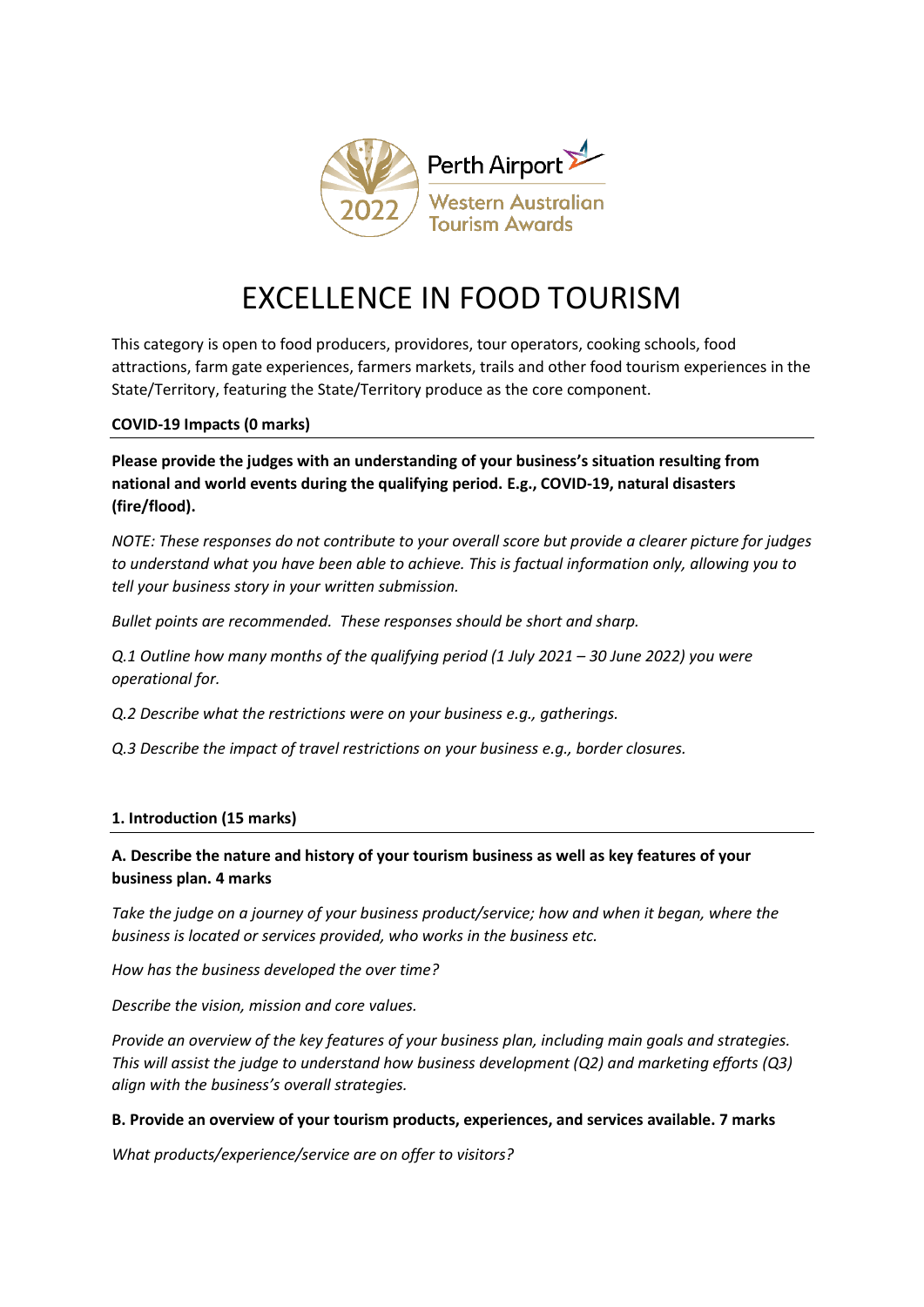*Highlight your points of difference and what makes your business stand out from others (your unique selling points). Consider your amenities, products, services, or facilities that enhance visitor satisfaction.*

*This is where the judges (and auditors) will gain an understanding of how you fit into the category; therefore, it is important to clearly demonstrate your eligibility by aligning with the category criteria to ensure that there is no misunderstanding as to why you have entered this category.*

## **C. How does your business demonstrate tourism excellence? 4 marks**

*Demonstrate your commitment to tourism excellence by explaining the values and philosophy of your business. This should be reflected in your policies and procedures, on how staff is inducted, incentivised and/or trained – so include details of these to show the business commitment to excellence.*

*How has the business been actively involved with and contributed to the tourism industry (locally, regionally, and nationally) through both business and personal participation?*

*Tourism excellence can also be demonstrated by listing any awards you have won and accreditations you hold.* 

## **IMAGES**

*Attach a minimum of two graphics to support and enhance your response provided. For example, a map of where you are located, images of the product/service and any specific facilities/amenities/services you have highlighted in your response, a collage of the accreditation programs you participate in and/or any award achievements.* 

#### **2. Business Development (20 marks)**

# **A. During the qualifying period, what has your business implemented to improve your product/experience/service and/or to provide business recovery/resilience in the wake of national and world events? 10 marks**

*This question seeks to understand how you have improved the product/experience/service within the qualifying period. Additionally, or alternatively, it seeks to understand what strategies were implemented for business endurance through another year of challenging national and world events.* 

*To respond, consider any innovations and/or developments that were implemented or enhanced across the different areas of the business over this period. If many, include the most significant ones.*

*An innovation can be defined as "The process of introducing new or significantly improved goods or services and/or implementing new or significantly improved processes." (Source: Australian Bureau of Statistics).*

*An enhancement could include, for example, a new experience or facility, updating point of sale processes to changing to ethically sourced supplies.* 

*Actions that supported the ongoing survival of your business could include, for example, diversifying your product/experience, seeking alternative ways for the delivery of the experience/product/service, etc.*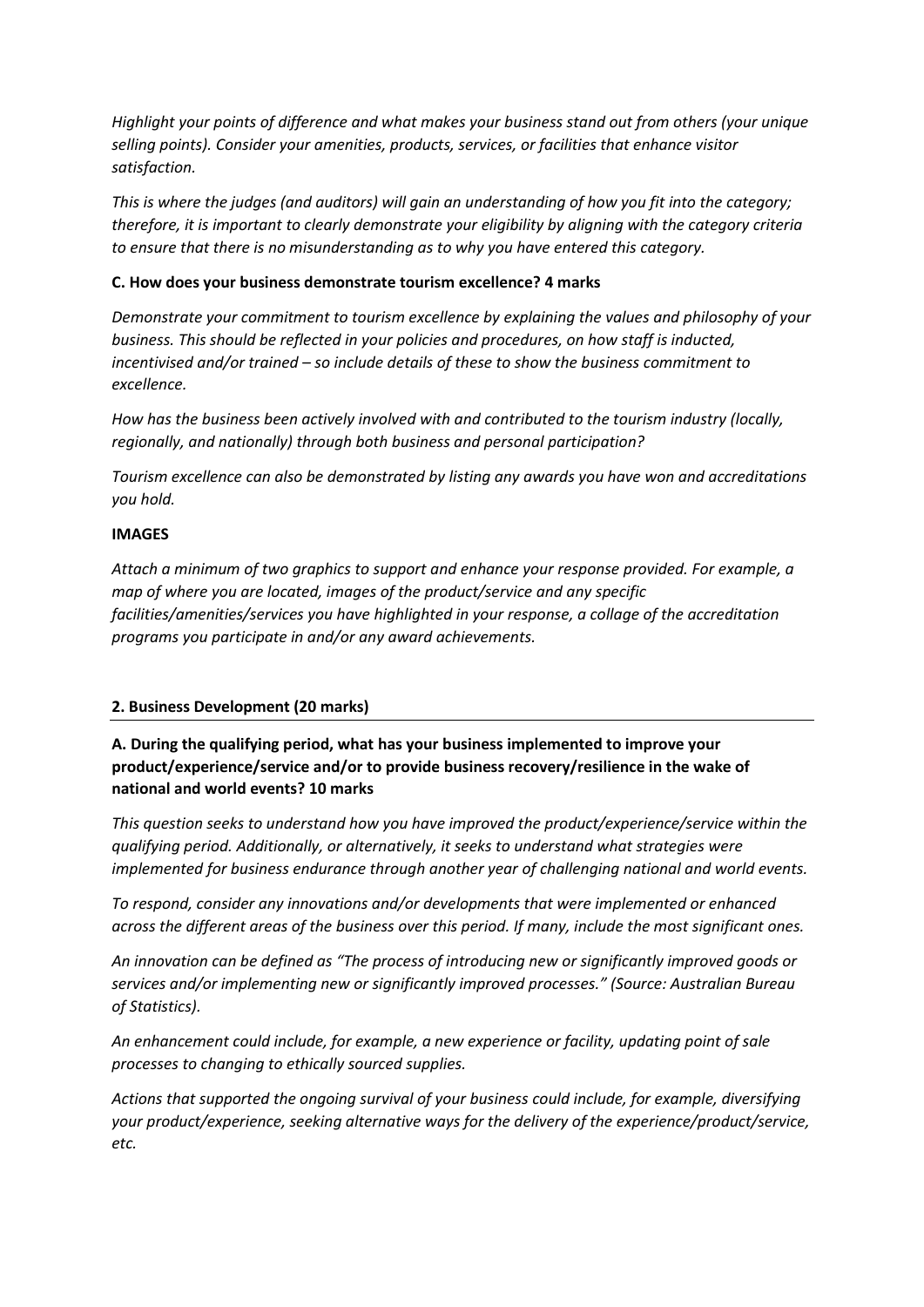# **B. Why were these innovations/developments implemented and how does this align to the business overall goals and strategies? 5 marks**

*Explain the decision-making process and what drove the business to implement the innovations/developments mentioned in the previous answer. Consider how these enhances the visitor experience and/or supported business endurance.* 

*The judges will be looking for an understanding of what prompted the innovations/developments e.g., was it a result of guest feedback, change in market demand, etc., or how it was anticipated to support business endurance in the current climate.*

*Your response should include the research and planning undertaken by the business to reach the decisions taken. For example: external research that was considered, past customers surveyed, etc.* 

*Include how the innovations/developments align with your business main goals and strategies. Ensure your goals are specific so you can link it to the outcomes in the next question.*

## **C. What were the outcome/s of the innovation/development? 5 marks**

*Outline what measures you have in place to track the success of these innovations/developments,*

*Judges are looking for qualitative and quantifiable data that demonstrates what the expected outcomes of the innovations/developments were, and whether these were achieved.*

*If the anticipated outcomes were not reached, acknowledge this, and provide the judge with insight as to why. How did the business respond?*

*If the outcomes are still pending, provide what data is available and what the forecasted results may be.*

#### **IMAGES**

*Attach a minimum of two graphics to support and enhance your response provided. For example, an image of any new products or facilities, posters promoting changes that have been implemented.* 

#### **3. Marketing (20 marks)**

# **A. What marketing strategies did your business implement to maintain existing or attract new target markets? 10 marks**

*This question is looking for a clear understanding of how you are marketing to your target market/s.*

*Begin by outlining who you have aimed your marketing towards and demonstrate a clear understanding of this market. Consider, for example, who they are, where they are from, how old they are, how they purchase travel, what motivates and inspires them and how your product meets their expectations.* 

*Identify how the target market/s are right for your business. E.g. w*hat research have you conducted or used to determine your target customer?

*You should then provide a clear overview of the innovative approaches you have taken to marketing and what you have done differently to attract or maintain your customers within the qualifying period. Consider, for example, social media, digital or interactive advertising, apps, product packaging, tactical or paid advertising campaigns, relationship marketing.*

#### **B. Why were these strategies chosen? 5 marks**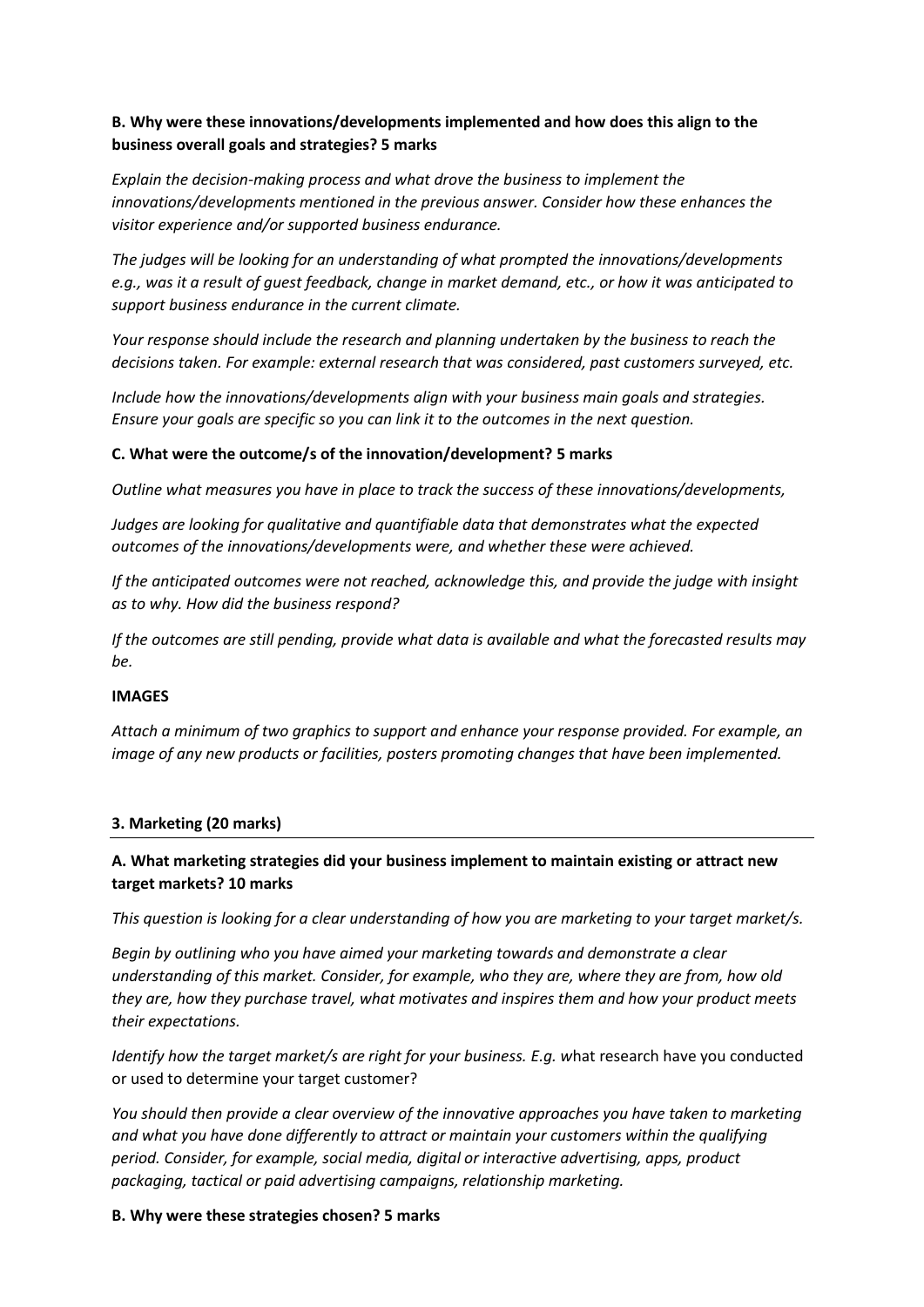*It is important that the judges understands whether the strategies were developed for business growth, business endurance, or whether the strategies were adopted to keep connected to your target market whilst normal business operations were unable to take place.* 

*Outline why these marketing strategies were selected by aligning them with your target markets attributes as well as, where able, local, regional, or state marketing plans.* 

#### **C. What was the result of these marketing strategies? 5 marks**

*Detail how these marketing activities mentioned in Q3.A have been successful.* 

*Use metrics to measure the outcomes and consider media coverage, social media engagement, increased web traffic, increased bookings etc.* 

#### **Images**

*Attach a minimum of two graphics to support and enhance your response. For example, images of marketing placement (social media screen shots, website, advertisements).*

## **4. Customer Experience (20 marks)**

## **A. How does your business provide quality customer experiences? 10 marks**

*This question requires you to outline the practices you have put in place to ensure the delivery of high-quality customer service throughout the visitor experience journey.* 

*For those businesses that had significant disruption during this qualifying period, consider how you provided quality customer experiences in the alternatives ways in which you operated, e.g., communicated to customers during changing restrictions, kept customers informed during closures etc.*

*Outline how you are committed to quality customer service throughout all areas of the business. This could include staff training, service principles and policies, staff reward systems, etc.* 

*Consider all points of customer engagement e.g., email, phone, guest greetings/welcome and interaction during and after the experience.*

*Once you have provided an overview of how customer service is delivered, describe how your business monitors and assesses customer service to ensure continued quality delivery. For example, feedback forms, monitoring social media, blogs, mystery shoppers, etc.* 

## **B. Describe the inclusive practices you integrate across your business. 5 marks**

*As a part of your delivery of quality customer experiences you need to demonstrate how you consider their special and specific needs and recognise the needs of a diverse community. This can include, but is not limited to, cultural, language, physical, intellectual, dietary, and other specific needs e.g., groups, special interest, LGBTQ, etc.*

*Provide examples of how you catered for customers with specific needs and explain the outcome or successes. A case study would be beneficial here.* 

*Refer back to your target markets – consider each market and what specific requirements you offer to those guests.*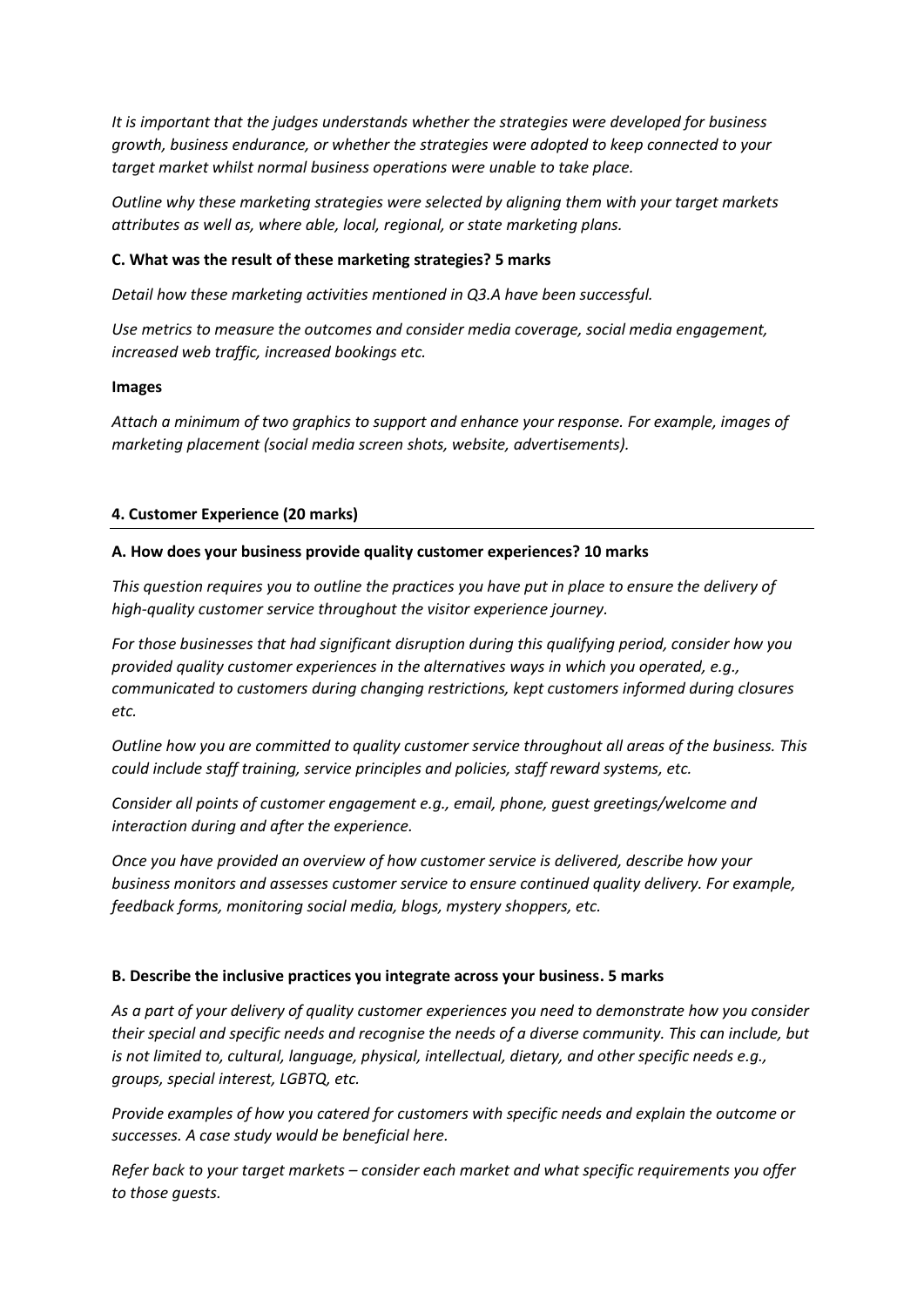# **C. What processes does your business have in place to communicate with guests pre and post visit? 5 marks**

*This question requires you to outline the practices you have put in place to ensure the delivery of high-quality customer service post the experience.* 

*This could be EDMs of upcoming events or specials, responding to feedback, or personalised emails, etc.*

*Consider how you actively encourage feedback and how feedback is used to improve the customer experience. Provide a case study/example where you have implemented a change based on customer feedback and/or testimonials which further demonstrate outcomes of quality customer experiences.* 

## **IMAGES**

*Attach a minimum of two graphics to support and enhance your response. For example, staff communications posters, flow charts of customer service processes, reception cards encouraging feedback.* 

## **5. Responsible Tourism (10 marks)**

# **A. How have you considered and progressed your environmental responsibilities during the qualifying period? 3 marks**

*This question requires you to outline how you have considered and acted on reducing or improving (whichever applied) your overall impact on the environment.* 

*Consider the following:*

- *How have you considered your environmental impact?*
- *What have you done to be environmentally responsible?*

*Some examples of how you demonstrate environmental responsibility are:*

• *Water conservation, waste management/reduction/recycling, fuel and energy reduction, carbon reduction/offset, reuse initiatives in place.*

*The inclusion of actual measurement data including the amounts saved/reduced in comparison to the previous year (or multiple years if you have good records) will enhance the response.*

## **B. How have you considered and progressed your social and economic responsibilities during the qualifying period? 4 marks**

*This question requires you to outline how you have considered and acted on supporting the local community and businesses.* 

*For social responsibilities your response should consider non-monetary examples.*

*Some examples of how you demonstrate social responsibility are:*

- *Supporting local businesses, product packaging, charitable donations, sponsorship, engagement with community groups*
- *Employing locals and the impact their employment has had on the person, mentoring other businesses, speaking at schools*